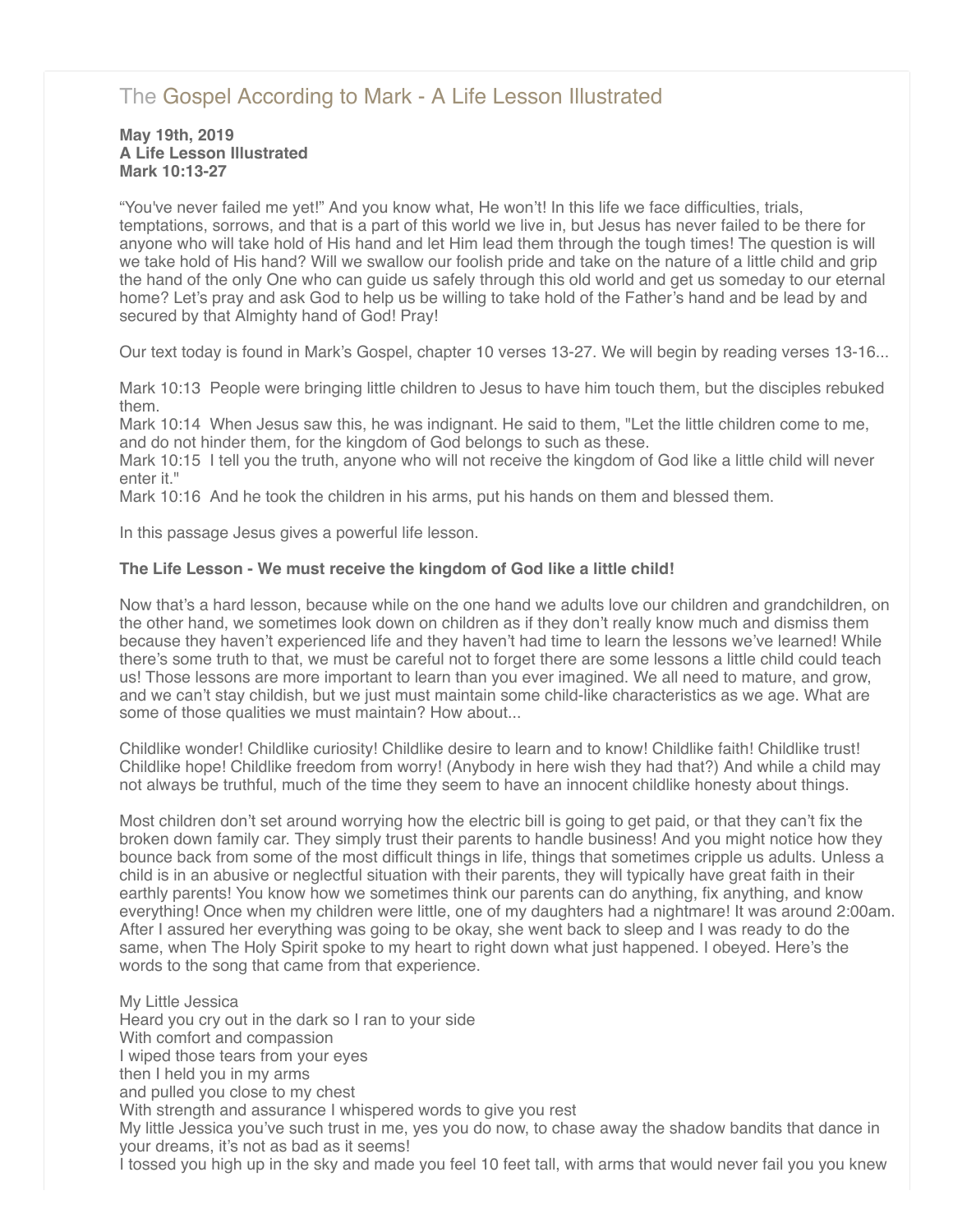I would never let you fall!

My little Jessica you've such trust in me, yes you do now, to chase away the shadow bandits that dance in your dreams, it's not as bad as it seems no no

Some day you'll waken to find my power was only in your mind, you'll see that I too have fears and have shed my share of tears, oh I've cried my share of tears

Now when that time comes just do what you've always done only look to a different father, put your trust in the heavenly one

My little Jessica you've such trust in me, yes you do now, to chase away the shadow bandits that dance in your dreams, it's not as bad as it seems

Go back to sleep now, nothings gonna hurt you, this night will soon be through.

Maybe, just maybe we need to take notes when it comes to the faith of a little child. When we cry out in the dark, our Heavenly Father wants to scoop us up in His strong and loving arms, but so many times we refuse! In our foolish adult pride, we like to think we've got this! Don't need anybody's help! We adults can be so hard headed and hard hearted! It's so hard for us to trust. It's so hard for us to believe. It's so hard for us to not worry. It's hard for us to have that child-like optimism and belief that things are going to be okay, because we've experienced some of the hard things in life. Back in 1994 I wrote a song called Faith of a Little Child. Here's some of the lyrics...

"Sometimes my faith is weak and I must confess, not nearly what I've claimed. It's not that I'm lying when I speak, but fear, I'm afraid is not so easily tamed! I need the faith of a little child when dreams are shattered and innocence fades away! I need the faith of a little child to give me strength to live another day, God give me the faith of a little child! Can grown ups have child like faith? After all they seen and felt? Wondering if cruel and unfair is their fate, learning to live with the hand their dealt! I need the faith of a little child. When dreams are shattered and innocence fades away! I need the faith of a little child to give me strength to live another day, God give me the faith of a little child! It made no sense and I couldn't figure it out. But looking back it's all so clear, it was Your hand working, there's no doubt. Now I know You're always near. I've got the faith of a little child!"

There will never be anything that you will face that your Heavenly Father can't help you handle! But here's a very important thing we all have to realize and understand: We have to be willing to become like a little child and be willing to put our trust in God, letting go of our own selfish desires and taking hold of His hand of guidance, protection, and strength. Now what I'm about to tell you may not get a lot of amens, because it may hit a little close to home.

We have a hard time having the faith of a little child and trusting God, yet sometimes we fall for Satan's lies. Why is this? Sometimes we believe what we want to believe! How many times have we as adults tried to find happiness, peace, fulfillment, comfort, security, and meaning in life in things and activities that never truly satisfy? How many times have we repeated behaviors that have hurt us terribly in the past and yet we keep hitting the repeat button! What is about to happen in our text today is a good example of trying to find happiness and purpose in all the wrong places. A perfect illustration of this concept runs up to Jesus! Listen to what happens in verses 17-27...

Mark 10:17 As Jesus started on his way, a man ran up to him and fell on his knees before him. "Good teacher," he asked, "what must I do to inherit eternal life?"

Mark 10:18 "Why do you call me good?" Jesus answered. "No one is good--except God alone.

Mark 10:19 You know the commandments: 'Do not murder, do not commit adultery, do not steal, do not give false testimony, do not defraud, honor your father and mother.'"

Mark 10:20 "Teacher," he declared, "all these I have kept since I was a boy."

Mark 10:21 Jesus looked at him and loved him. "One thing you lack," he said. "Go, sell everything you have and give to the poor, and you will have treasure in heaven. Then come, follow me."

Mark 10:22 At this the man's face fell. He went away sad, because he had great wealth.

Mark 10:23 Jesus looked around and said to his disciples, "How hard it is for the rich to enter the kingdom of God!"

Mark 10:24 The disciples were amazed at his words. But Jesus said again, "Children, how hard it is to enter the kingdom of God!

Mark 10:25 It is easier for a camel to go through the eye of a needle than for a rich man to enter the kingdom of God."

Mark 10:26 The disciples were even more amazed, and said to each other, "Who then can be saved?" Mark 10:27 Jesus looked at them and said, "With man this is impossible, but not with God; all things are possible with God."

Wow! What an illustration of needing to learn the life lesson to come to God as a little child! Look at the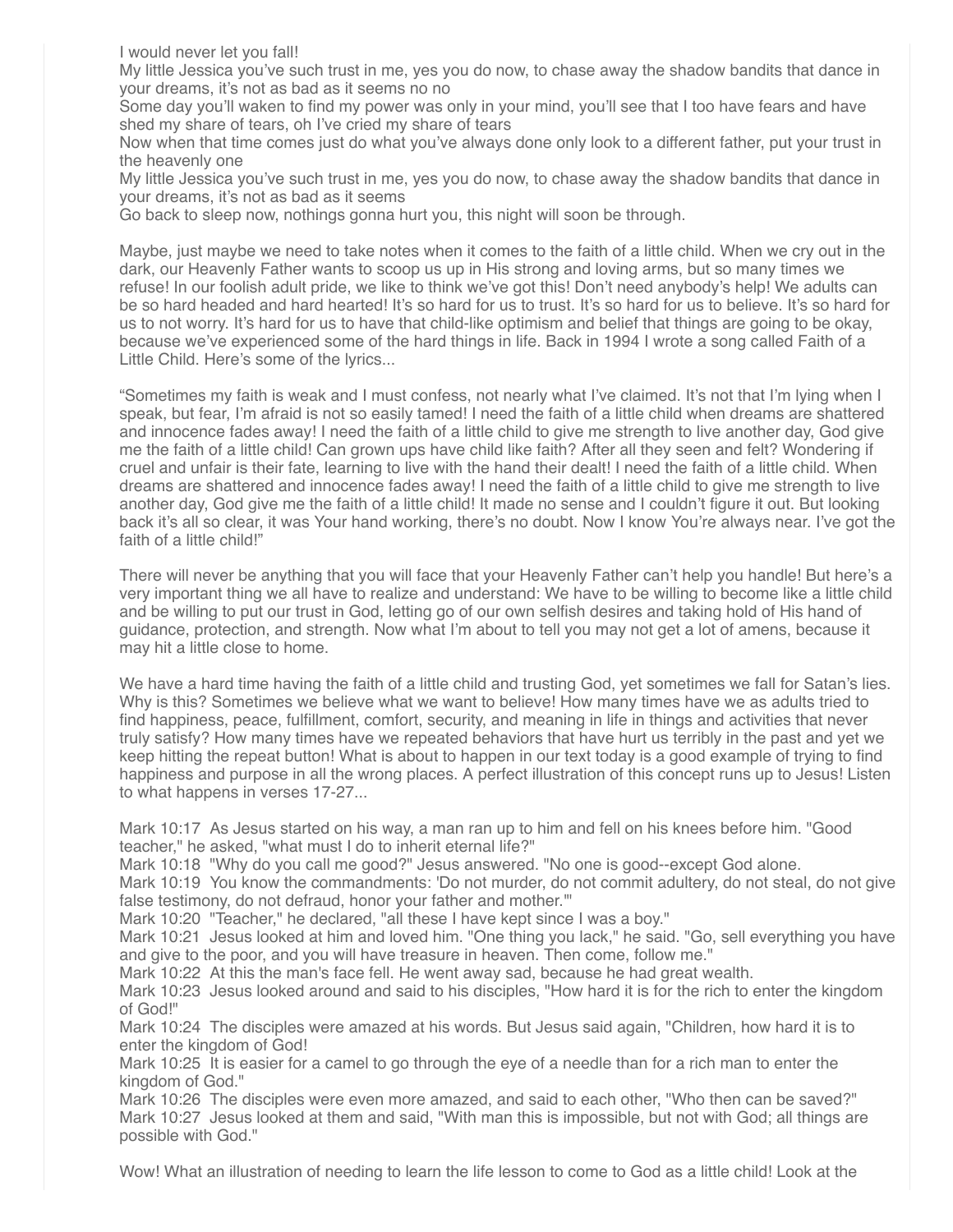principles this illustration teaches us.

## **Principle - It's Not The Posture Of The Body, But The Attitude Of The Heart**

Mark 10:17 As Jesus started on his way, a man ran up to him and fell on his knees before him.

This guy fell on his knees. The posture of his body seemed to indicate humility and submission and a childlike faith, but there was something terribly wrong on the inside. It seems like the heart issue keeps coming up in Jesus' teachings! Kneeling is good, but if you've not bowed in your heart, the body's posture doesn't matter. Jay told a story of the little boy being punished who said to his Mommy..."I'm sit'n down on the outside but on the inside I'm still standing up!" The religious leaders had something in common with this wealthy man. Jesus had earlier confronted them with this...

Mark 7:6 He replied, "Isaiah was right when he prophesied about you hypocrites; as it is written: "'These people honor me with their lips, but their hearts are far from me."

### **Principle - It's Not What You Do, It's What He Did!**

Mark 10:17 . . . "Good teacher," he asked, "what must I do to inherit eternal life?"

There's still so many people today who want to know what they must do to inherit eternal life! It's very in vogue to follow far eastern religions and middle eastern religions that are based on what the adherent, the individual does to earn their way to enlightenment and the highest level of heaven! What they don't realize is how prideful those systems are! The "It's what I do for God that gets me into heaven" attitude reminds me of this illustration from Max Lucado...

"Let's say I invite you to go sailing on my new sailboat. (I don't really have one). We get out in the lake a short way when you notice that I lift the sail only a few inches on the mast. You think it even stranger that I position myself behind the partially raised sail and begin to blow.

"Why don't you raise the sail?" you ask.

"Because I can't blow on the whole thing," I pant.

"Let the wind blow it," you urge.

"Oh, I can't do that. I'm sailing this boat by myself."

Those are the words of a legalist, huffing and puffing to push his vessel to heaven. (Ever wonder why so many religious folk seem out of breath?)"

Lucado, M. 1996. In the grip of grace . Word Pub. Dallas, Tex.

Or let's say we go fishing and the boat keeps drifting away from the spot where we want to fish. I take the anchor out of the hatch and set it in the front of the boat and say, "there that should stabilize the boat." And you look at me like I'm crazy and say, "Don't you realize you've got to anchor to something besides yourself if it's to do any good?"

It's just as crazy to think that you can save yourself in a spiritual sense. God's Word states it plainly...

Eph 2:4 But because of his great love for us, God, who is rich in mercy, Eph 2:5 made us alive with Christ even when we were dead in transgressions--it is by grace you have been saved.

What is Grace?

GRACE – "Undeserved acceptance and love received from another, especially the characteristic attitude of God in providing salvation for sinners." Holman Bible Dictionary

In other words...

It's not what I do for God, but what God did for me through Jesus on the Cross that enlightens my soul in this world and brings salvation to by soul for eternity!

Now, some would ask this question...

"If salvation is by grace and not works, does it really matter how we live?"

Once again I quote Max Lucado...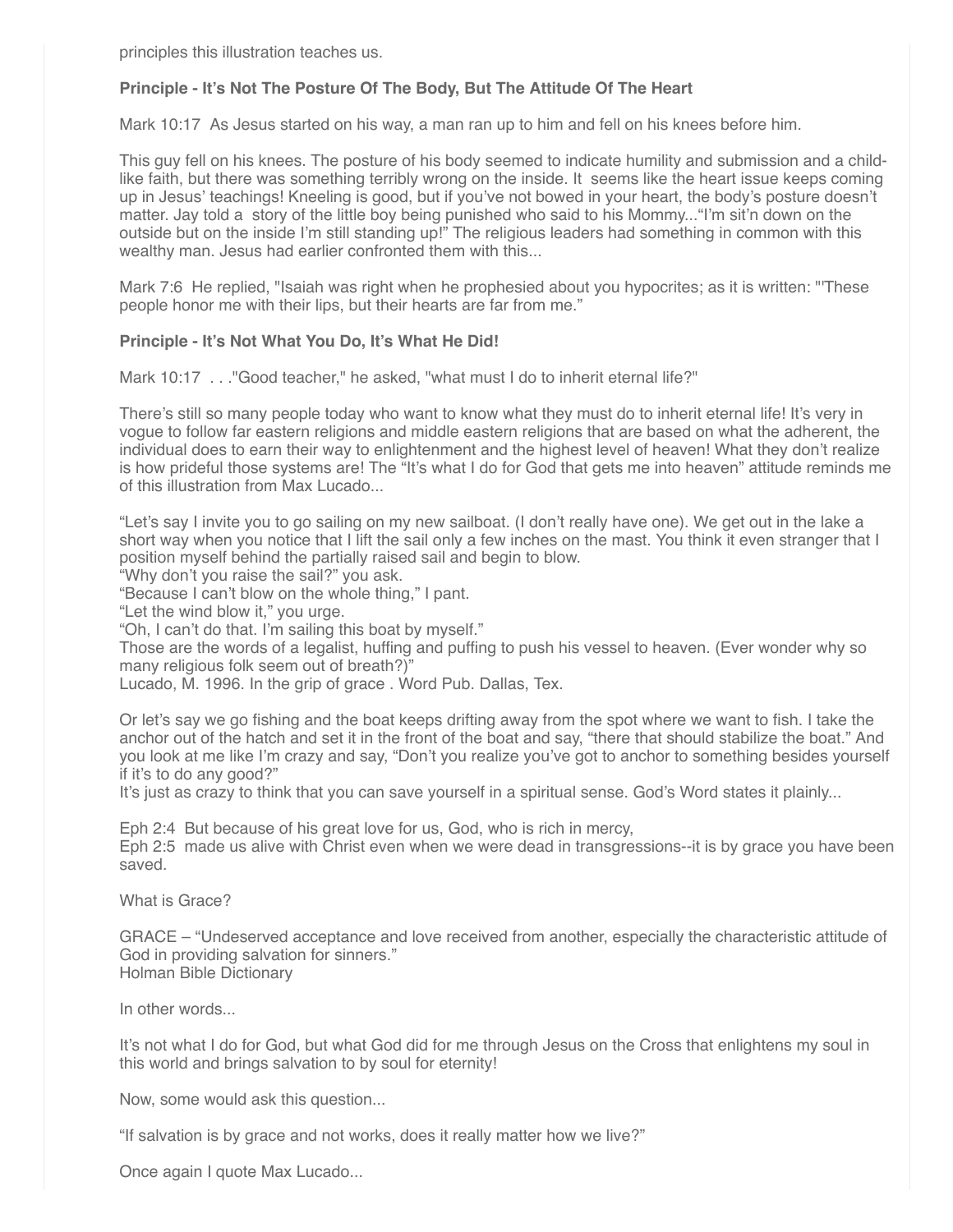"Get it straight: Someone who sees grace as permission to sin has missed grace entirely. Mercy understood is holiness desired. "[Jesus] gave himself for us so he might pay the price to free us from all evil and to make us pure people who belong only to him—people who are always wanting to do good deeds" (Titus 2:14, italics mine).Lucado, M. 1996. In the grip of grace . Word Pub.: Dallas, Tex.

We love Him because He first loved us! We desire to live for Him because He died for us. A person who has experienced God's grace lives the life of the thankful heart! What we do for Him is in response to what He has already done for us.

1 John 4:19 We love because he first loved us.

## **Principle - Only God Is Truly Good**

Mark 10:18 "Why do you call me good?" Jesus answered. "No one is good--except God alone."

Was Jesus' response designed to help this man and the disciples consider His divinity? I believe yes. The word good that this man used was a word that meant "perfect in moral attributes." This kind of designation for a man was rarely if ever used. Jesus' response may have been intended to help the man see his own sin and his own need for God's Grace. In other words . . .

God by nature is Holy and Good Man by nature is unholy and sinful

Two Scriptures, one New Testament and one Old Testament bear this out...

Rom 3:23 for all have sinned and fall short of the glory of God,

Isa 53:6 We all, like sheep, have gone astray, each of us has turned to his own way; and the LORD has laid on him the iniquity of us all.

### **Principle - Self-righteousness = Self-deception**

Mark 10:19 You know the commandments: 'Do not murder, do not commit adultery, do not steal, do not give false testimony, do not defraud, honor your father and mother.'" Mark 10:20 "Teacher," he declared, "all these I have kept since I was a boy."

This man probably got excited at this point. "I've done all these things." But let's look at what was not in the Lord's list ...

The first four commands of the Ten Commandments were missing

Exo 20:3 "You shall have no other gods before me.

Exo 20:4 "You shall not make for yourself an idol in the form of anything in heaven above or on the earth beneath or in the waters below.

Exo 20:7 "You shall not misuse the name of the LORD your God . . .

Exo 20:8 "Remember the Sabbath day by keeping it holy.

These are the commands dealing with our relationship to God! He had missed the most important commands of all! What comes next is one of the most amazing statements in Mark's Gospel...

Mark 10:21 Jesus looked at him and loved him.

### **Principle - God Loves Us**

Rom 5:7 Very rarely will anyone die for a righteous man, though for a good man someone might possibly dare to die.

Rom 5:8 But God demonstrates his own love for us in this: While we were still sinners, Christ died for us. Rom 5:9 Since we have now been justified by his blood, how much more shall we be saved from God's wrath through him!

Rom 5:10 For if, when we were God's enemies, we were reconciled to him through the death of his Son, how much more, having been reconciled, shall we be saved through his life!